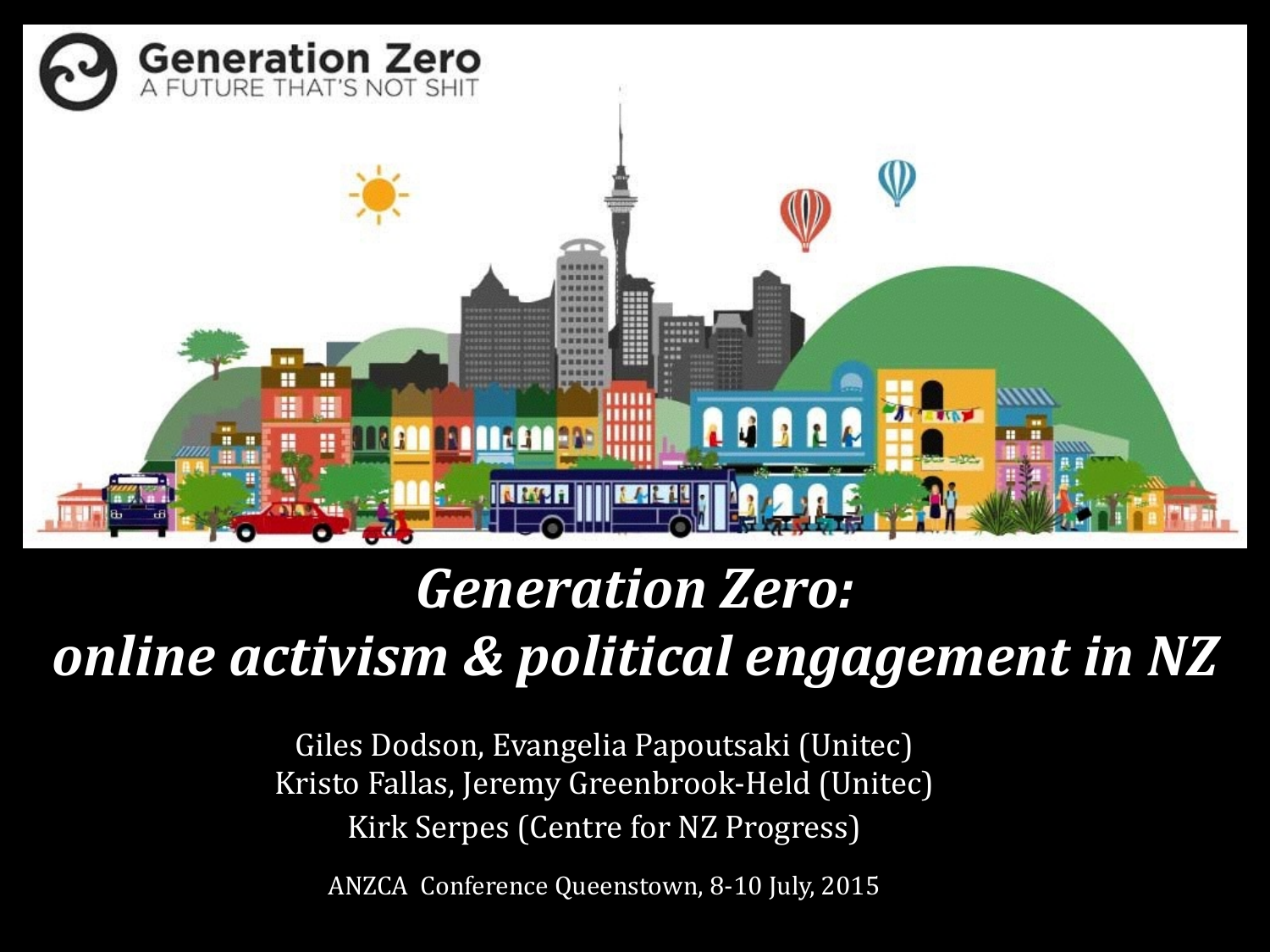#### **Generation Zero** a youth-led organisation



It was founded with the central purpose of providing solutions for New Zealand to cut carbon pollution through smarter transport, liveable cities & independence from fossil fuels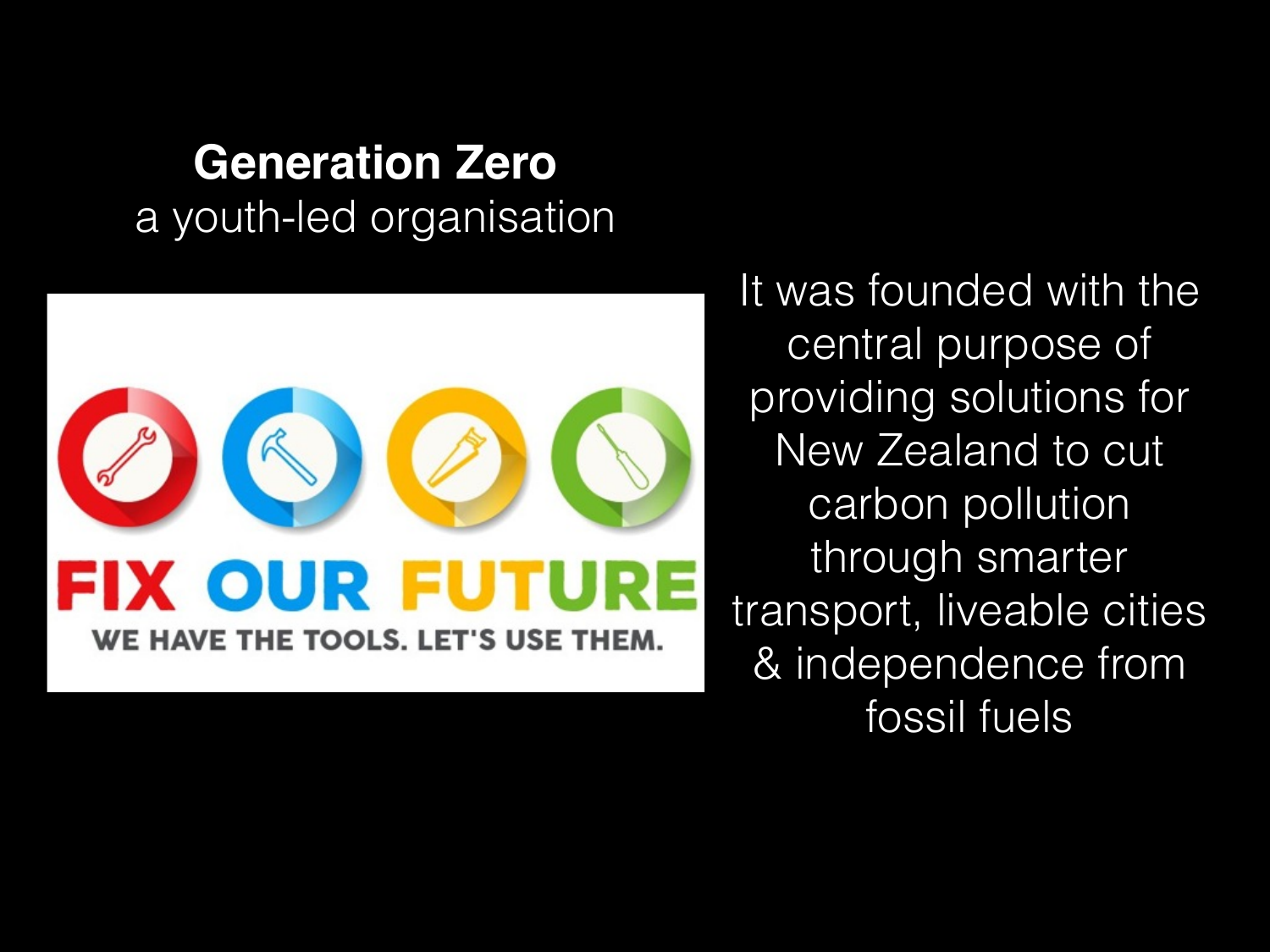

**AUCKLAND WE NEED SEPARATED CYCLEWAYS TELL** 





#### Not like this.



#### Like this.

World's most liveable city?

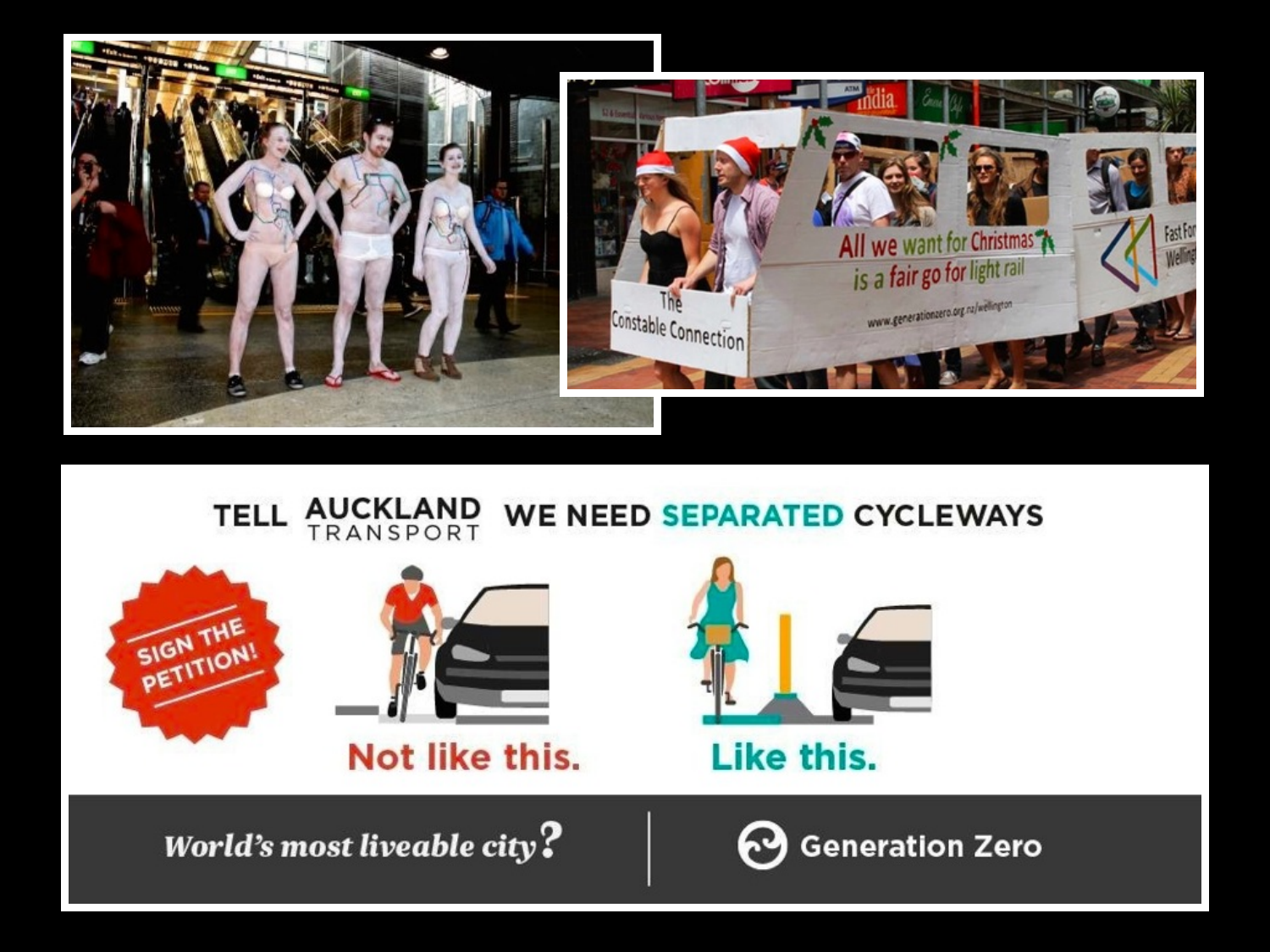

### **Current Campaigns**

### **THE BIG ASK**

**One Key Step for Real Climate Action** 







congestion free network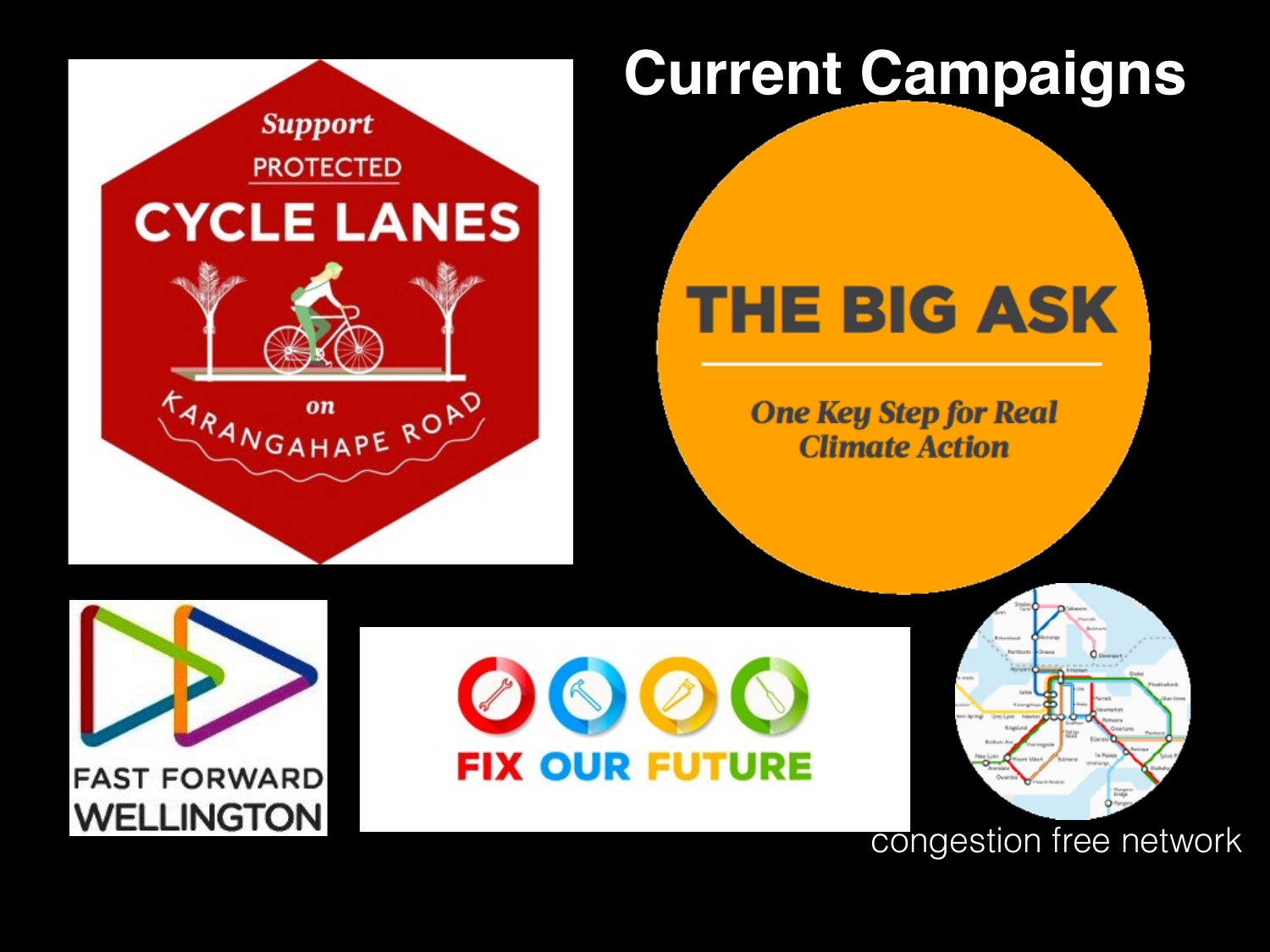## generation<br> **Zere** the research project

#### Membership/network survey:

- to establish a *profile* of Generation Zero's membership/network
- to understand the network's *level of engagement* with *climate change* issues
- to assess the network's *level of political engagement* and participation.

| <b>Survey B</b>     | 495 174            | 46           |
|---------------------|--------------------|--------------|
|                     | (35.15%)           | $(9.29\%)$   |
| <b>Survey A</b>     | 491 170 (34.62%)   | 54 (11.00%)  |
| <b>Survey Final</b> | 7162 2424 (33.85%) | 773 (10.79%) |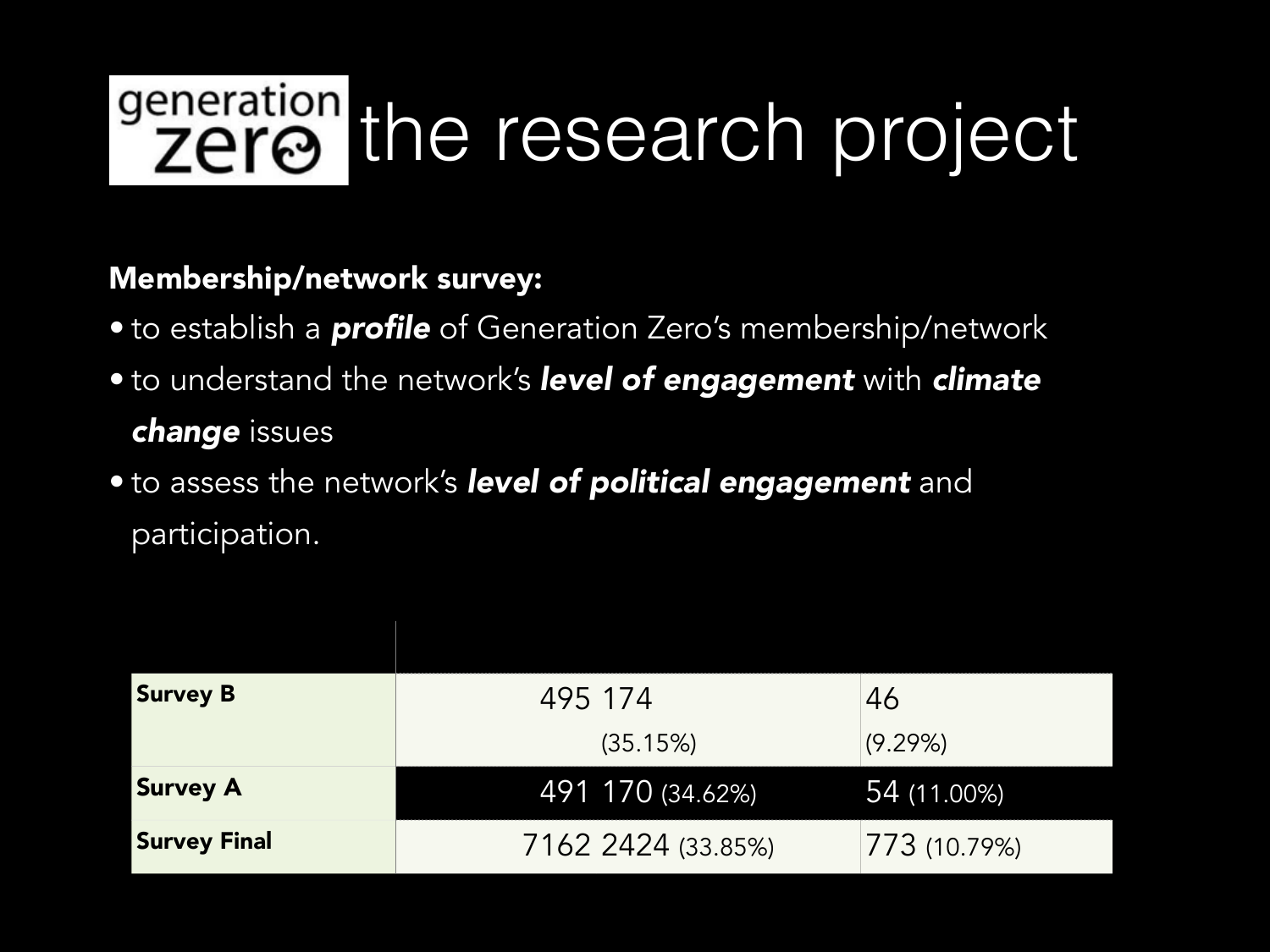### …the empirical context

- ….within the field of *online activism & political participation*
- …. focused on international organisations such as **MoveOn.org** (US), avaaz.org (global) & GetUp! (Australia)
- ….. GenZero shares characteristics with these organisations & may offer new ways for young New Zealanders to engage in citizen political participation





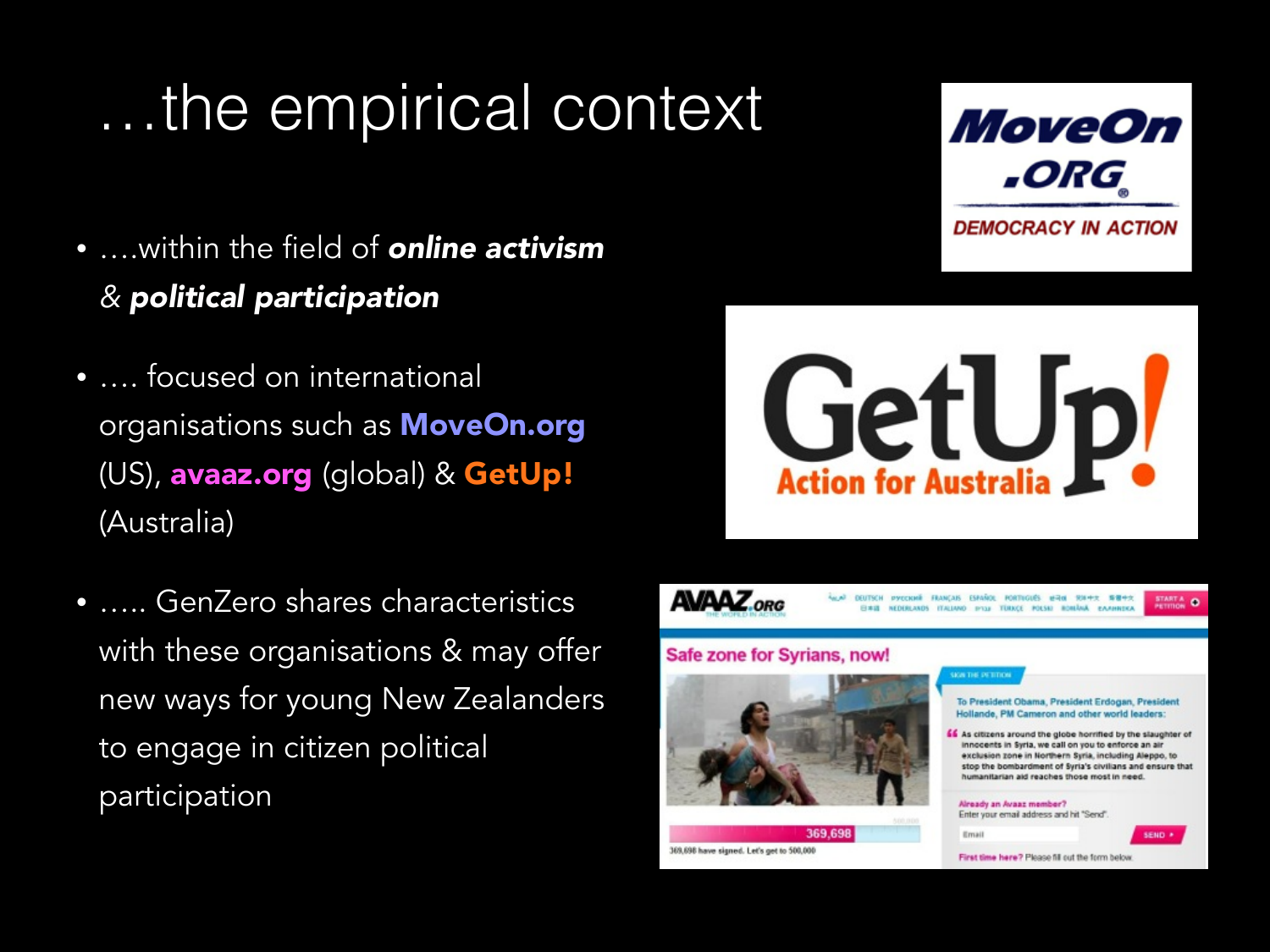### generation **zero**

### …theoretical framework



• Civic engagement: civil society, political engagement, participatory decision making, public sphere/e-democracy/ progressive politics, sphericules? (Putnam, 2000; Friedland, 2006; Backhouse, 2007; Rassmussen, 2013



• Youth & political engagement: engagement (youth perspective) vs. disengagement (distrust, invalid views, lacks of options/weak policies, apathy, marginalization) voter turnout, Millenials… (Henn et al, 2002; Fyfe, 2009; Farthing, 2010)



Internet mediated activism, online activism (symbolic power, visual labour, slacktivism) vs. offline activism (mobilization), hybrid-interest groups (Chadwick, 2007); novel forms of political engagement..connective action (Bennett and Segerberg); storytelling (Vromen, 2013)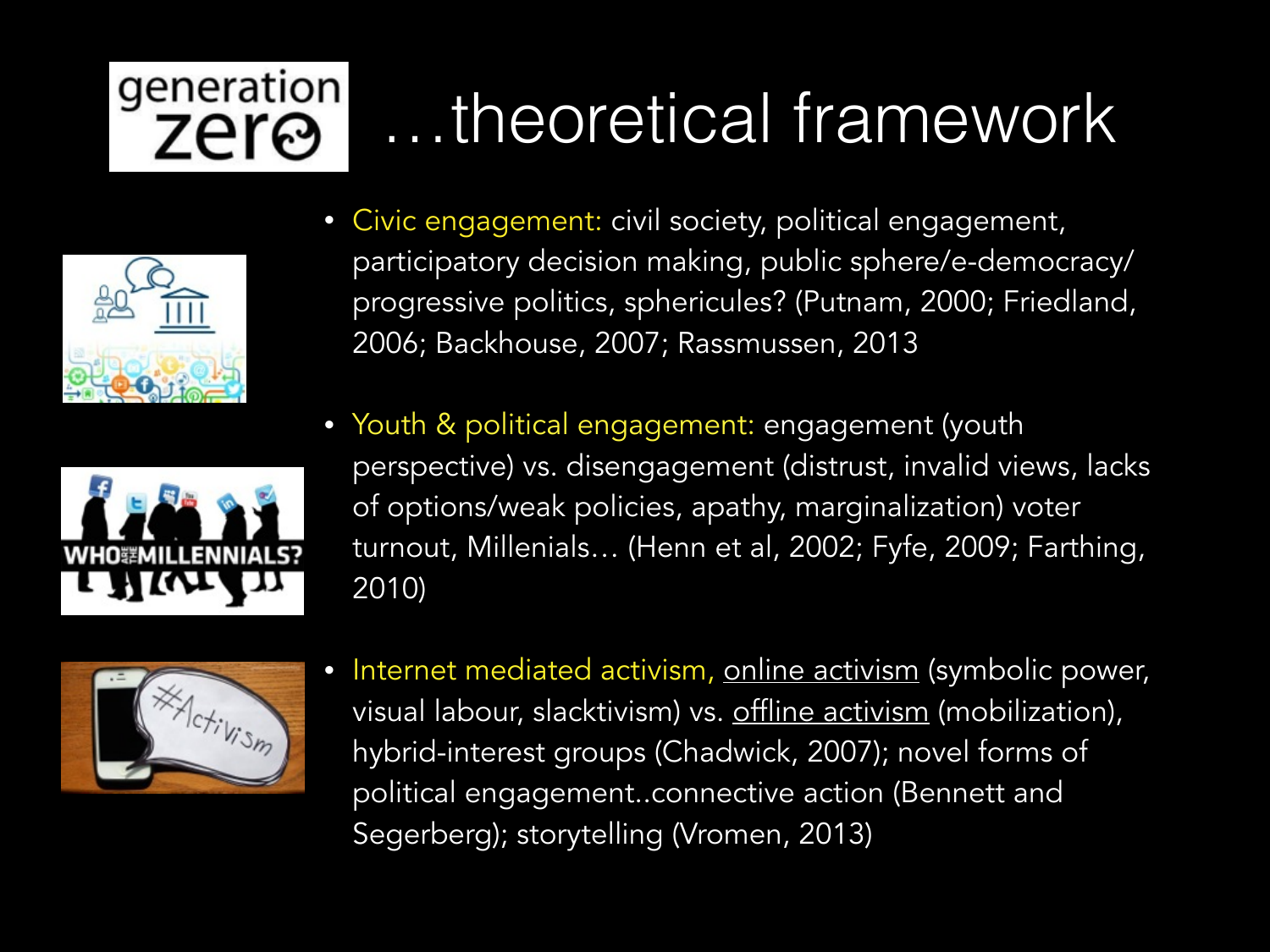**AUCKLAND'S FUTURE MICRO-CONFERENCE** 

**Generation Zero** 

### PROGRAM

10:00 **Participants arrive and registration** 

- **Welcoming** 10:15
- **First Speakers Plenary** 10:30

PENNY HULSE - AUCKLAND COUNCILLOR **MATT LOWRIE - EDITOR OF AUCKLAND TRANSPORT BLOG DR SUDHVIR SINGH - LEADER IN GENERATION ZERO** 

11:15 **Morning Tea** 

**Second Speakers Plenary** 11:45

**GEOFF COOPER - CHIEF ECONOMIST AT AUCKLAND COUNCIL MALCOLM RANDS - FOUNDER AND CEO OF ECO STORE** PETE RUSSELL - FOUNDER AND MD OF OOOBY

 $12:40$ Lunch

**Third Speakers Plenary and Workshop**  $2:00$ 

**ANDY KENWORTHY - REPORTER AT ELEMENT MAGAZINE ROB PERRY - PRINCIPAL STRATEGY ANALYST IN AUCKLAND COUNCIL** 

**Auckland Council Low Carbon Action**  $2:30$ **Plan Workshop** 

**Closing Plenary** 3:30



10 - 4 | FRI 18 OCTOBER THE MEZZANINE OF THE CLOUD | QUEENS WHARF

### key findings

- Generation Zero's network:
	- significantly homogenous
		- across several demographic indicators:

• age

- geographic location
- socio-economic class
- political preference
- Generation Zero network is politically engaged and highly supportive of pro-climate policies and rhetoric.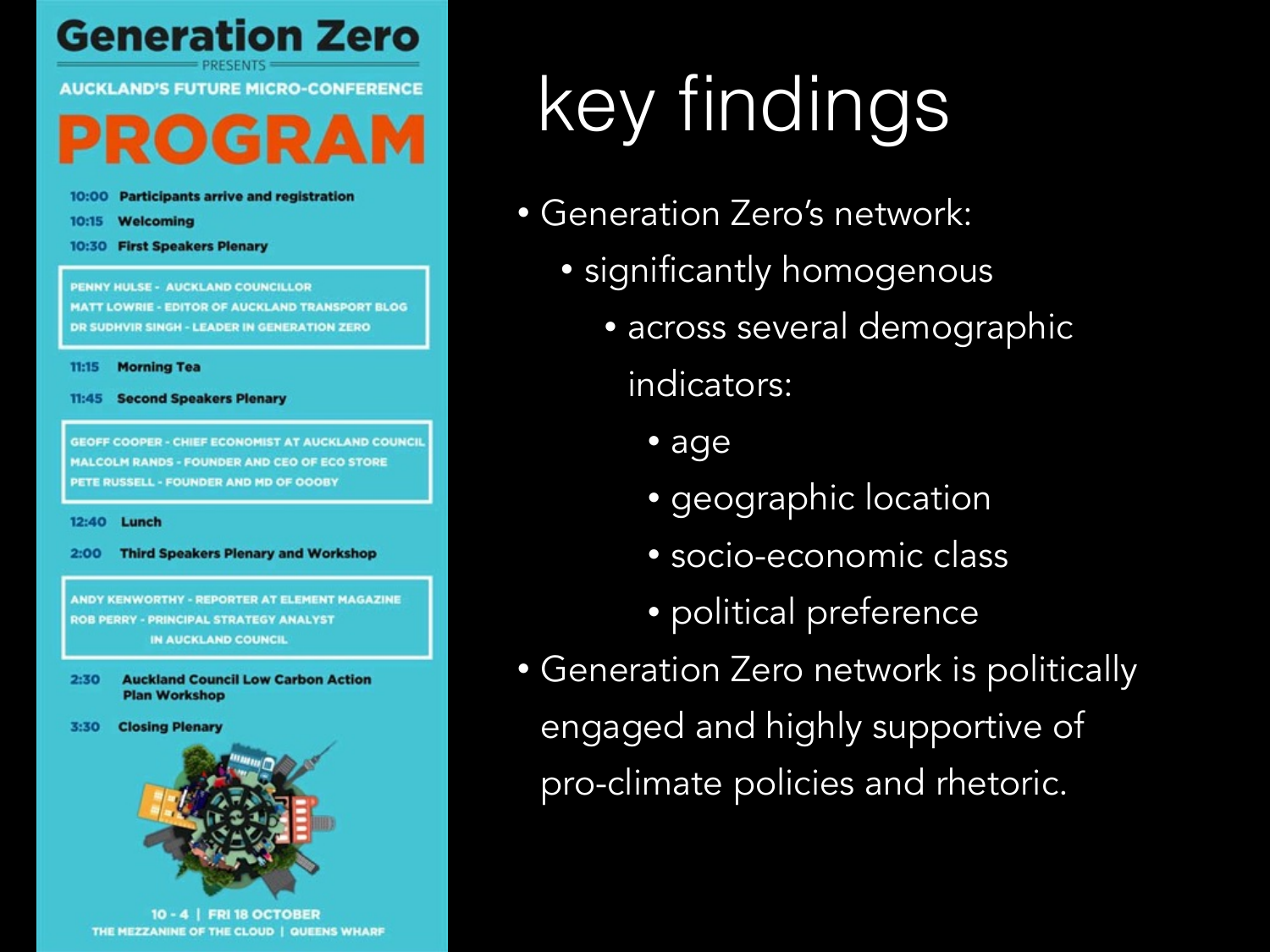### generation zere demographics

- Gender: Female (54%) Male (46%) Age: 73.1% under 40
- Ethnicity: Pākehā 81.8% ('Other': 12.4%; Māori: 6.4%)
- **Occupation**: Managerial/professional (27.7%); Student (30.7%) - clerical/admin (5.3%)+parent (1.9%)+labourer (1.0%) +technical/trade (2.2%)+unemployed (2.2%) - Total: 12.6%
- Income: 80-100K (8.4%); 100K (6.5%); 120K+ (17.2%) Total: 32.1%)
- Location: Auckland (56.9%) Auckland Isthmus (38.5%)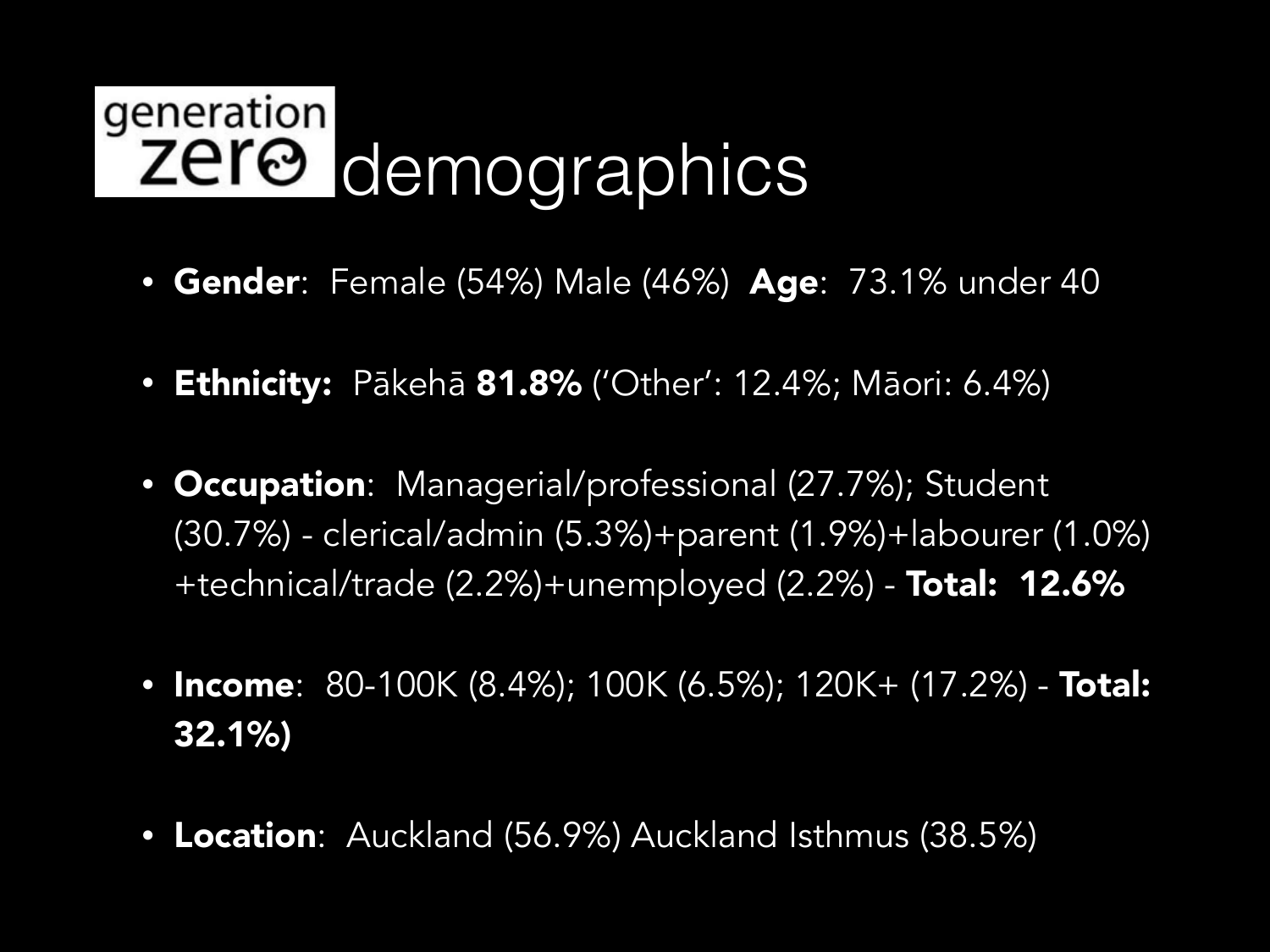

- **Enrollment:** 95.7% (93.4% general roll; 2.3% Māori roll)
- **National average under 40**: 84.21%; **Auckland Central**: 60.54%
- **Political Preference**:

| <b>Political Party</b> | <b>Support</b> |
|------------------------|----------------|
| Greens                 | 74.7%          |
| Labour                 | 8.1%           |
| National               | 5.3%           |
| Internet-Mana          | 3.0%           |
| <b>None</b>            | 7.6%           |
| <b>Others</b>          | 1.0%           |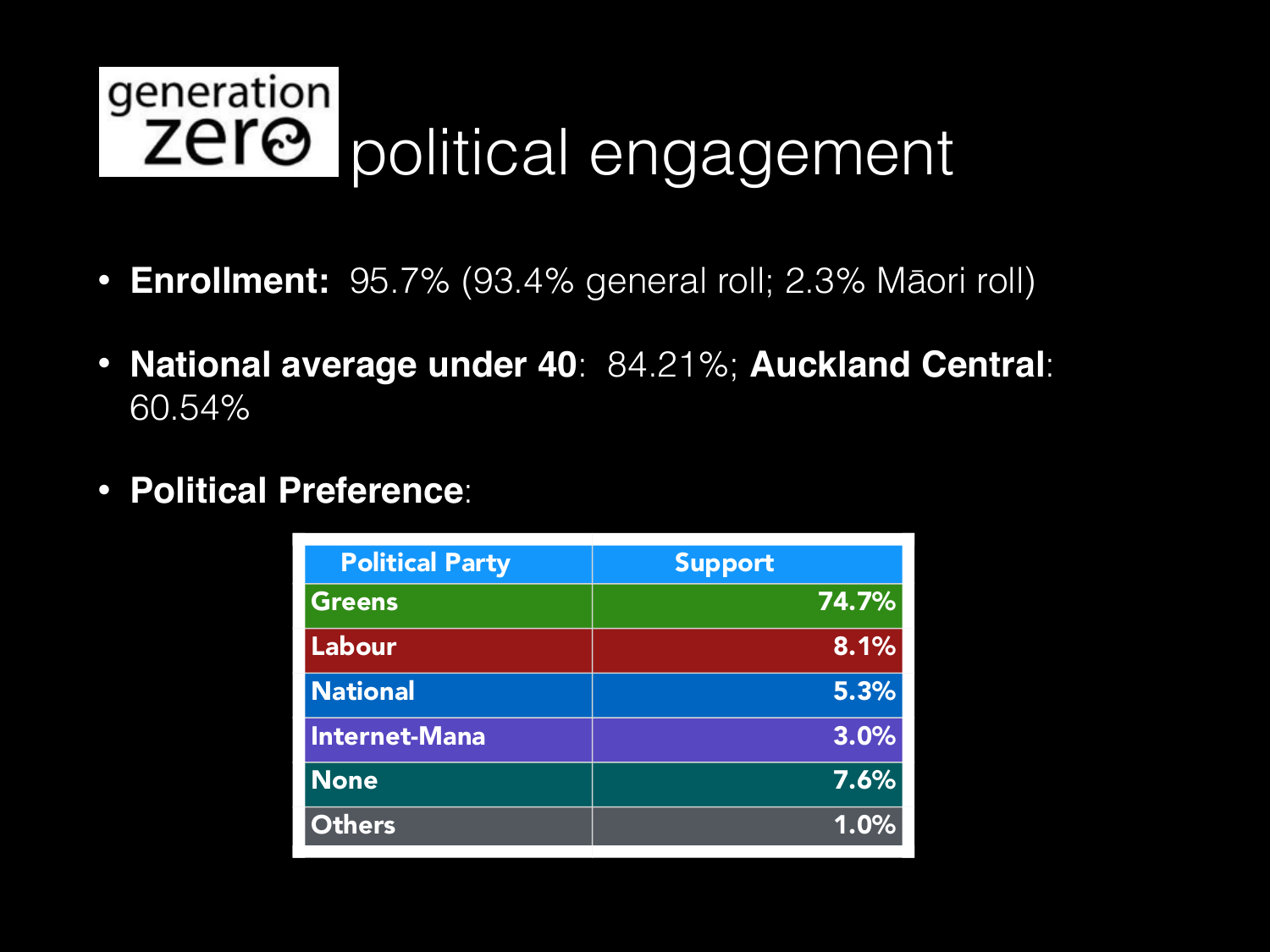

### main issues

• **Main Issues**: 'environment' (81.4%); wealth inequality (57.2%); education (44.2%); poverty (39.2%);housing affordability (32.1%)

| <b>Political Support</b> | <b>Main Issues</b>                                           |                          |                                   |  |  |
|--------------------------|--------------------------------------------------------------|--------------------------|-----------------------------------|--|--|
| <b>Greens</b>            | Environment                                                  | Wealth Inequality        | <b>Education</b>                  |  |  |
|                          | (87.3%)                                                      | $(60.8\%)$               | $(43.1\%)$                        |  |  |
| Labour                   | <b>Environment</b><br><b>Education</b><br>(57.1%)<br>(51.8%) |                          | <b>Wealth Inequality</b><br>(50%) |  |  |
|                          |                                                              |                          |                                   |  |  |
| <b>National</b>          | <b>Education</b>                                             | <b>Environment</b>       | Economy                           |  |  |
|                          | (54.1%)                                                      | $(51.4\%)$               | $(45.9\%)$                        |  |  |
| Internet-Mana            | Environment                                                  | <b>Wealth Inequality</b> | Poverty                           |  |  |
|                          | $(76.2\%)$                                                   | $(61.9\%)$               | $(57.1\%)$                        |  |  |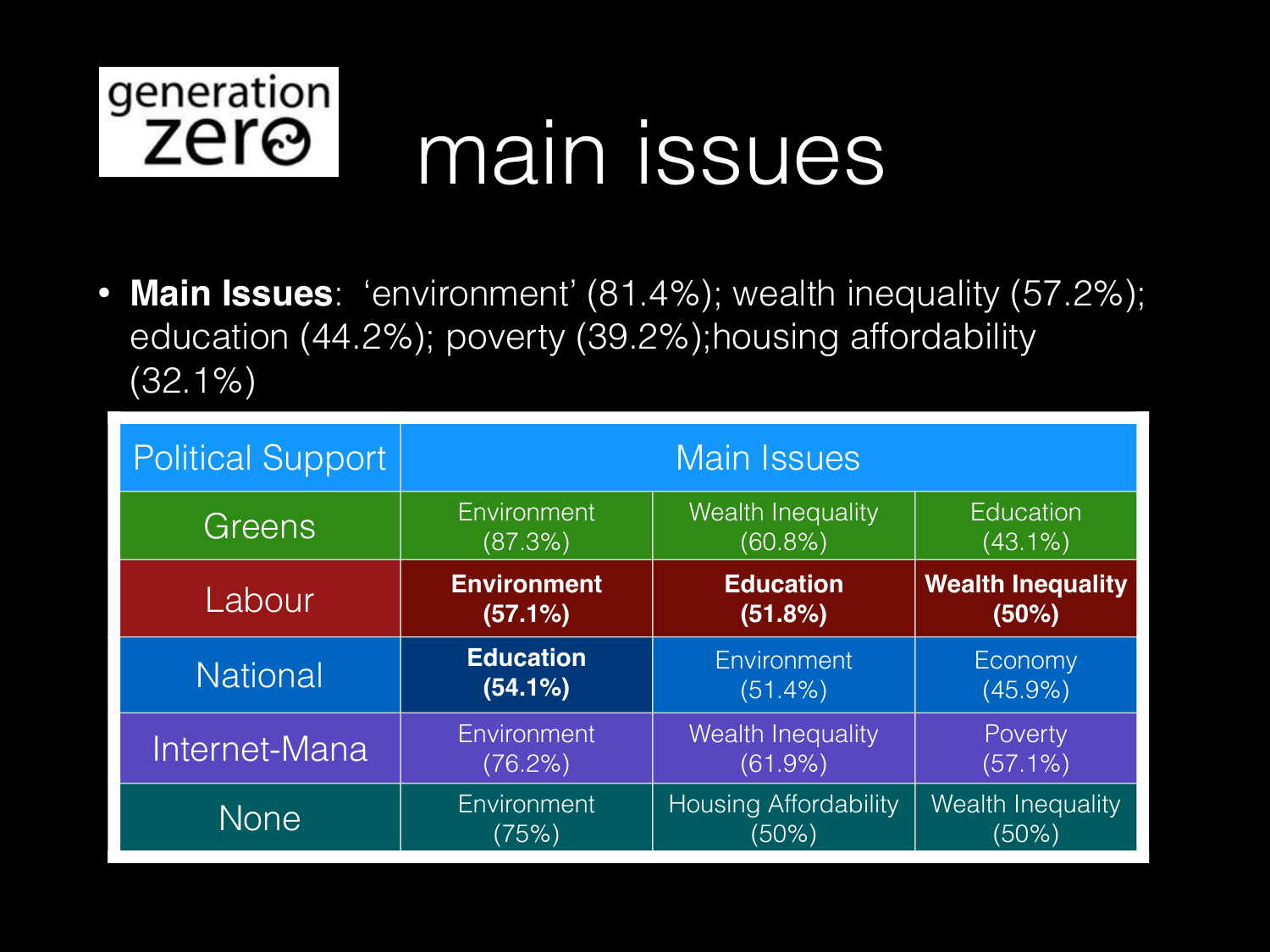### generation influence, political behaviour, media usage

#### *Lifestyle Influence*

|                                     | <b>Greens</b>        | $I-M$   | <b>LAB</b> | <b>NAT</b> | <b>NONE</b> |
|-------------------------------------|----------------------|---------|------------|------------|-------------|
| <b>Friends and</b><br><b>family</b> | $\overline{144.4\%}$ | 33.3%   | 44.6%      | 43.2%      | 47.2%       |
| <b>Online</b><br>networks           | 10.8%                | 9.5%    | 7.1%       | 10.8%      | 9.4%        |
| NGOs/<br>community<br>groups        | 11.6%                | 9.5%    | 10.7%      | $0.0\%$    | 5.7%        |
| <b>Politicians</b>                  | 1.0%                 | $0.0\%$ | $0.0\%$    | 8.1%       | $0.0\%$     |
| <b>Scientists</b>                   | 23.9%                | 28.6%   | 30.4%      | 29.7%      | 30.2%       |
| The media                           | 3.3%                 | 14.3%   | 5.4%       | $8.1\%$    | 7.5%        |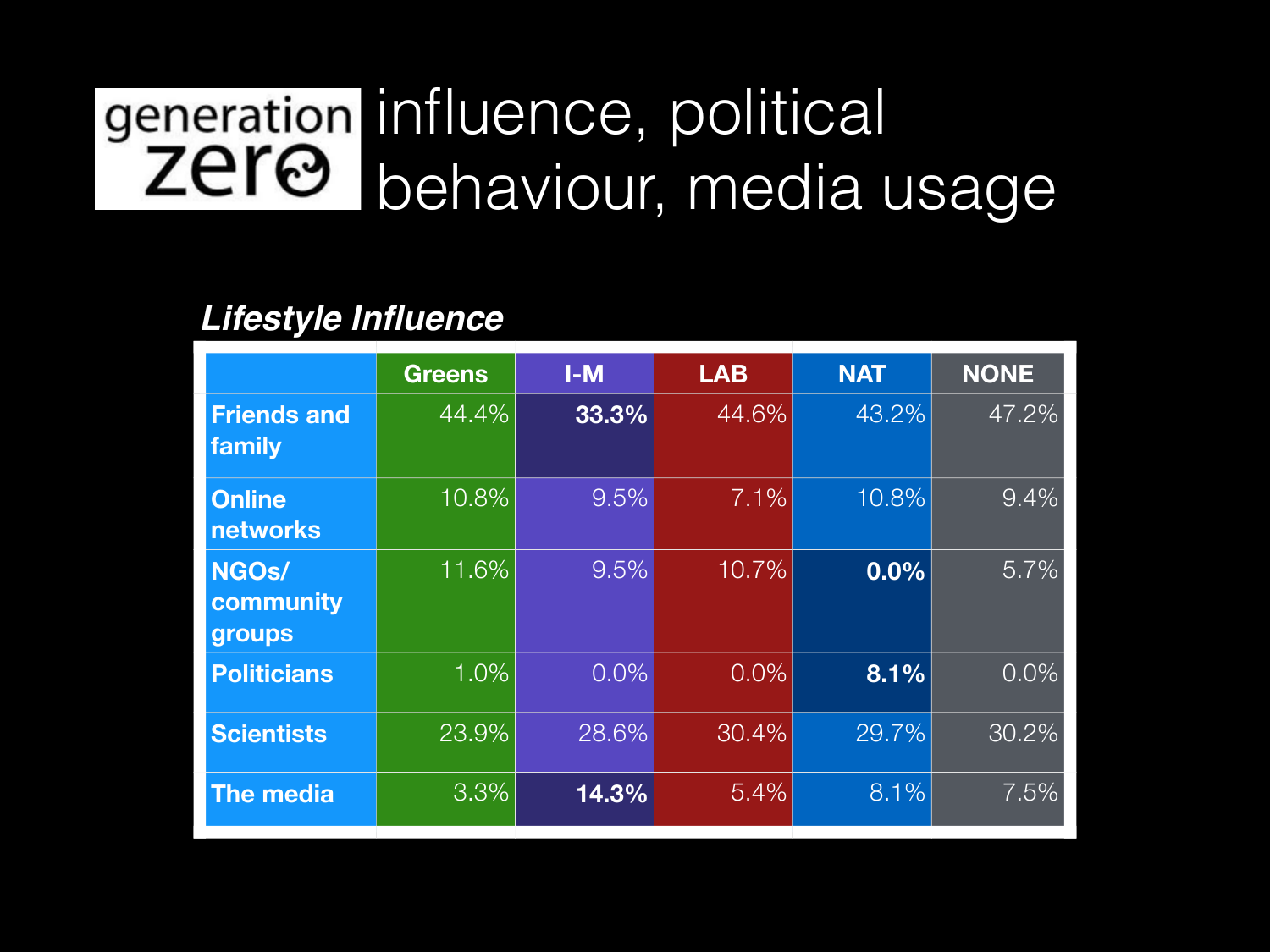### generation political behaviour & influence

#### *Political Influence*

|                                  | <b>Greens</b> | $I-M$   | <b>LAB</b> | <b>NAT</b> | <b>NONE</b>         |
|----------------------------------|---------------|---------|------------|------------|---------------------|
| <b>Friends and</b><br>family     | 28.4%         | 19.0%   | 25.0%      | 48.6%      | 22.6%               |
| <b>Online</b><br><b>networks</b> | 24.5%         | 19.0%   | 19.6%      | 10.8%      | 20.8%               |
| NGOs/<br>community               | 19.3%         | 19.0%   | 14.3%      | 2.7%       | 18.9%               |
| <b>Politicians</b>               | 5.2%          | $0.0\%$ | 3.6%       | 16.2%      | 3.8%                |
| <b>Scientists</b>                | 11.6%         | 28.6%   | 10.7%      | 5.4%       | $\overline{20.8\%}$ |
| <b>The media</b>                 | 3.5%          | 9.5%    | 10.7%      | 13.5%      | 7.5%                |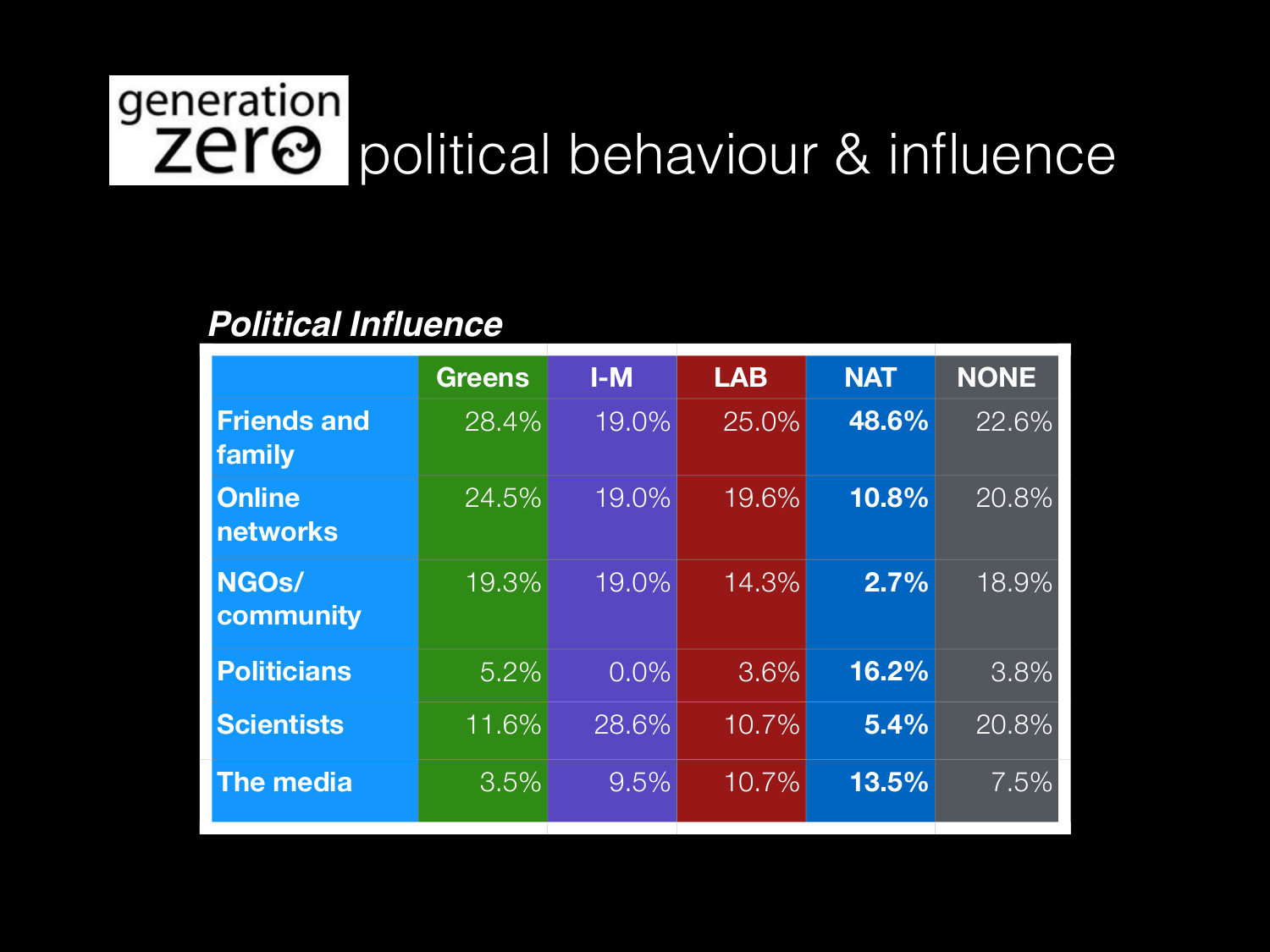### generation political behaviour & influence

#### *How likely are you to attend a public meeting?*

|                              | <b>Greens</b> | $I-M$ | <b>LAB</b> | <b>NAT</b> | <b>NONE</b> |
|------------------------------|---------------|-------|------------|------------|-------------|
| <b>Extremely</b><br>unlikely | 0.6%          | 4.8%  | 1.8%       | $8.1\%$    | $0.0\%$     |
| <b>Unlikely</b>              | 8.3%          | 4.8%  | 14.3%      | 5.4%       | 17.0%       |
| <b>Neutral</b>               | 23.0%         | 14.3% | 30.4%      | 40.5%      | 20.8%       |
| <b>Likely</b>                | 43.4%         | 57.1% | 42.9%      | 37.8%      | 37.7%       |
| <b>Extremely likely</b>      | 24.1%         | 19.0% | 10.7%      | 8.1%       | 24.5%       |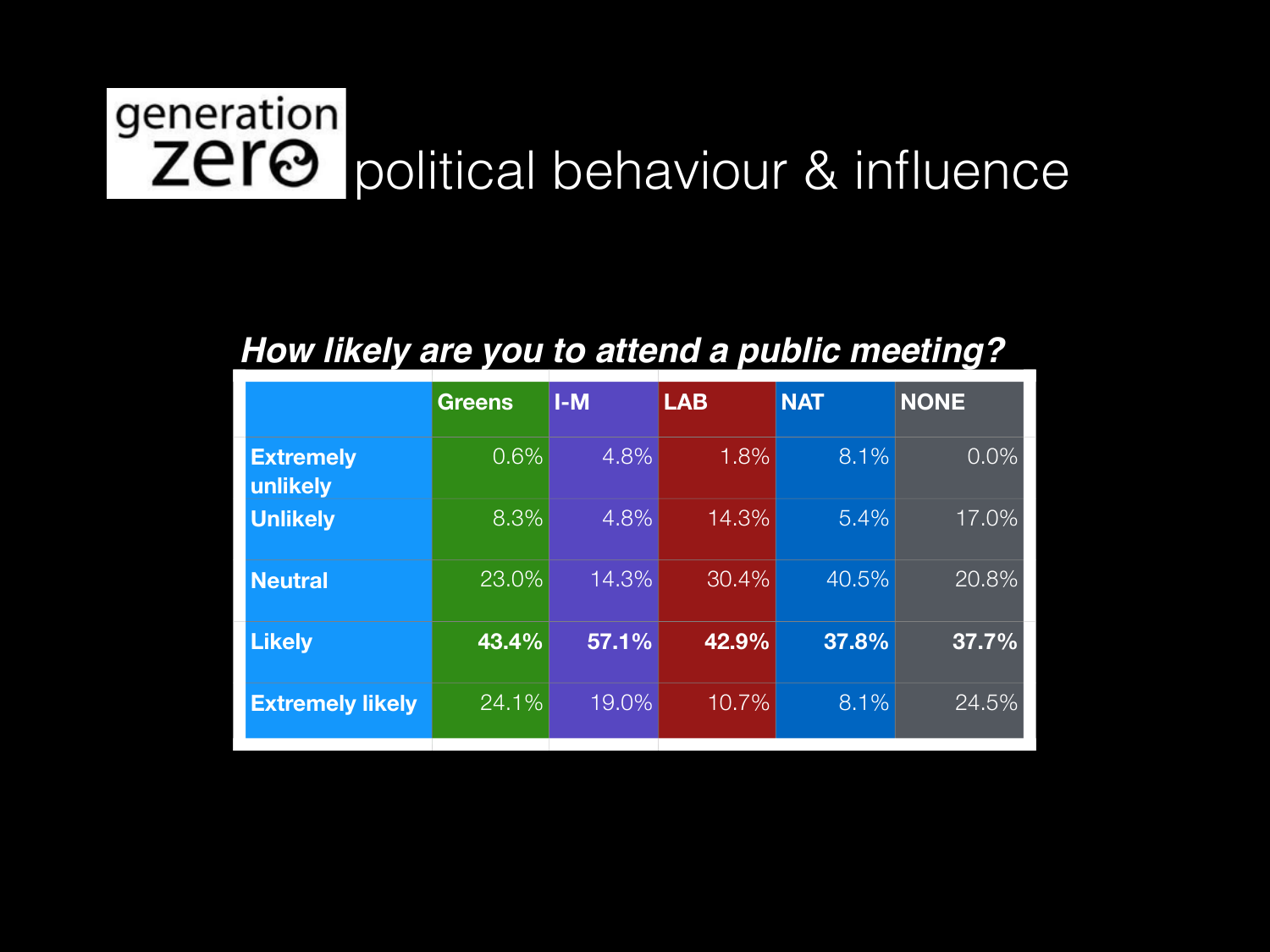### generation media consumption

#### *Daily Media Use*

|                                 | <b>Greens</b> | $I-M$ | <b>LAB</b> | <b>NAT</b> | <b>NONE</b> |
|---------------------------------|---------------|-------|------------|------------|-------------|
| TV                              | 26.8%         | 9.5%  | 50.0%      | 51.4%      | 24.5%       |
| <b>Radio</b>                    | 40.5%         | 28.6% | 44.6%      | 43.2%      | 22.6%       |
| <b>Newspapers</b>               | 43.4%         | 61.9% | 62.5%      | 56.8%      | 47.2%       |
| <b>Books</b>                    | 36.7%         | 47.6% | 46.4%      | 29.7%      | $30.2\%$    |
| <b>Internet</b><br><b>Blogs</b> | 25.7%         | 23.8% | 39.3%      | 18.9%      | 20.8%       |
| <b>Social Media</b>             | 75.5%         | 85.7% | 71.4%      | 64.9%      | 71.7%       |
| <b>Facebook</b>                 | 77.0%         | 65.0% | 69.2%      | 74.3%      | 72.0%       |
| <b>Twitter</b>                  | 16.9%         | 25.0% | 21.2%      | 8.6%       | 10.0%       |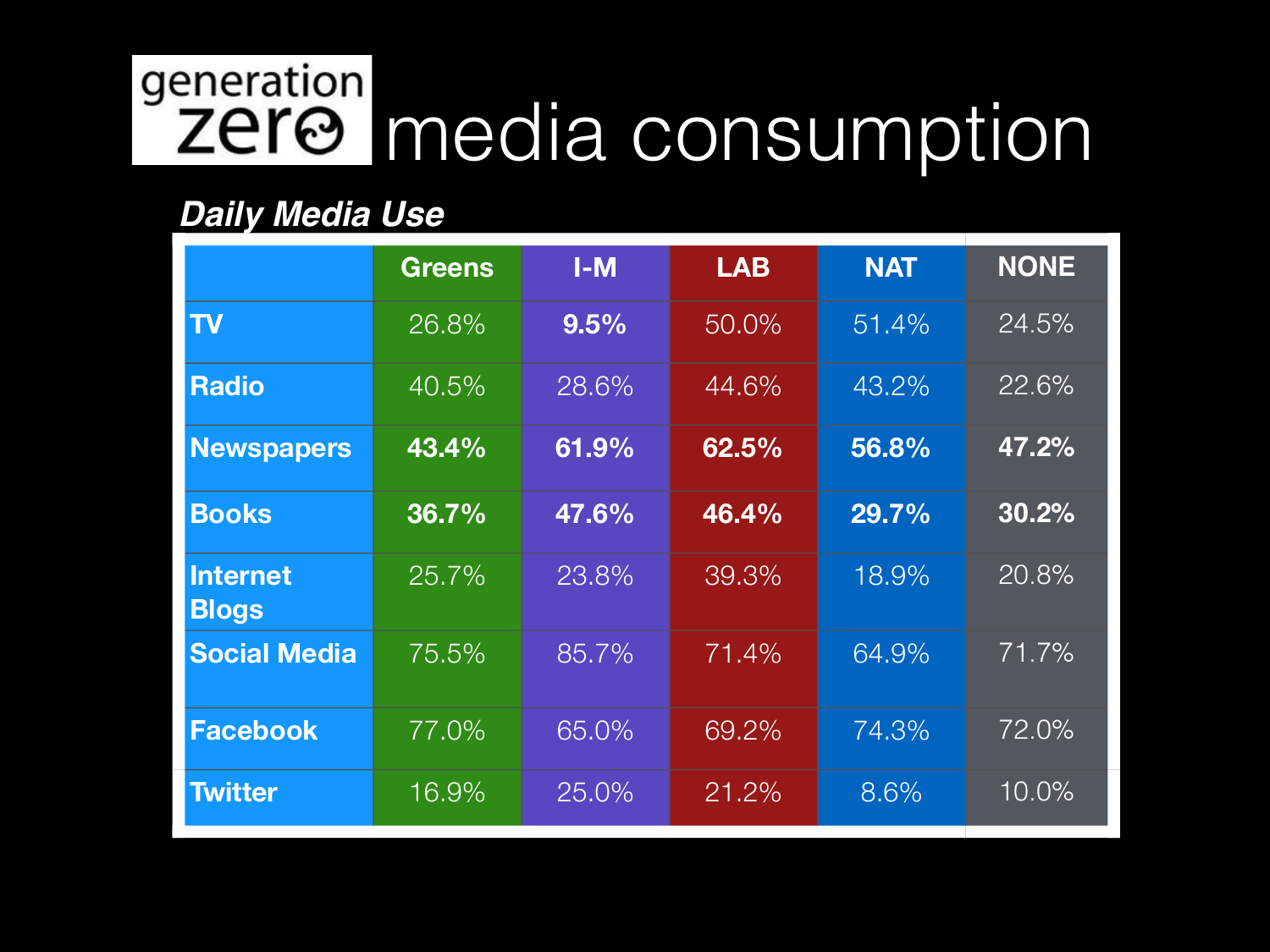# generation network profiles

- **Green Party** 'the environment' and wealth inequality; **not** immigration or economy; highly concerned/convinced about climate change; highly engaged online; **not** Pacifica;
- **Labour**  More likely Pacifica; immigration an issue; relatively unengaged politically or civically; less likely engaging with scientists or politicians
- **• National** Less personal concern about environment, climate change, inequality; much more likely to pay attention to the media, to politicians and to be influenced by them; much less likely Pacifica
- **• Internet-Mana** More likely direct participation and direct action; male; equivalent level of internet/social media use
- **• None** Enrolled to vote; less likely convinced by climate change; more online activity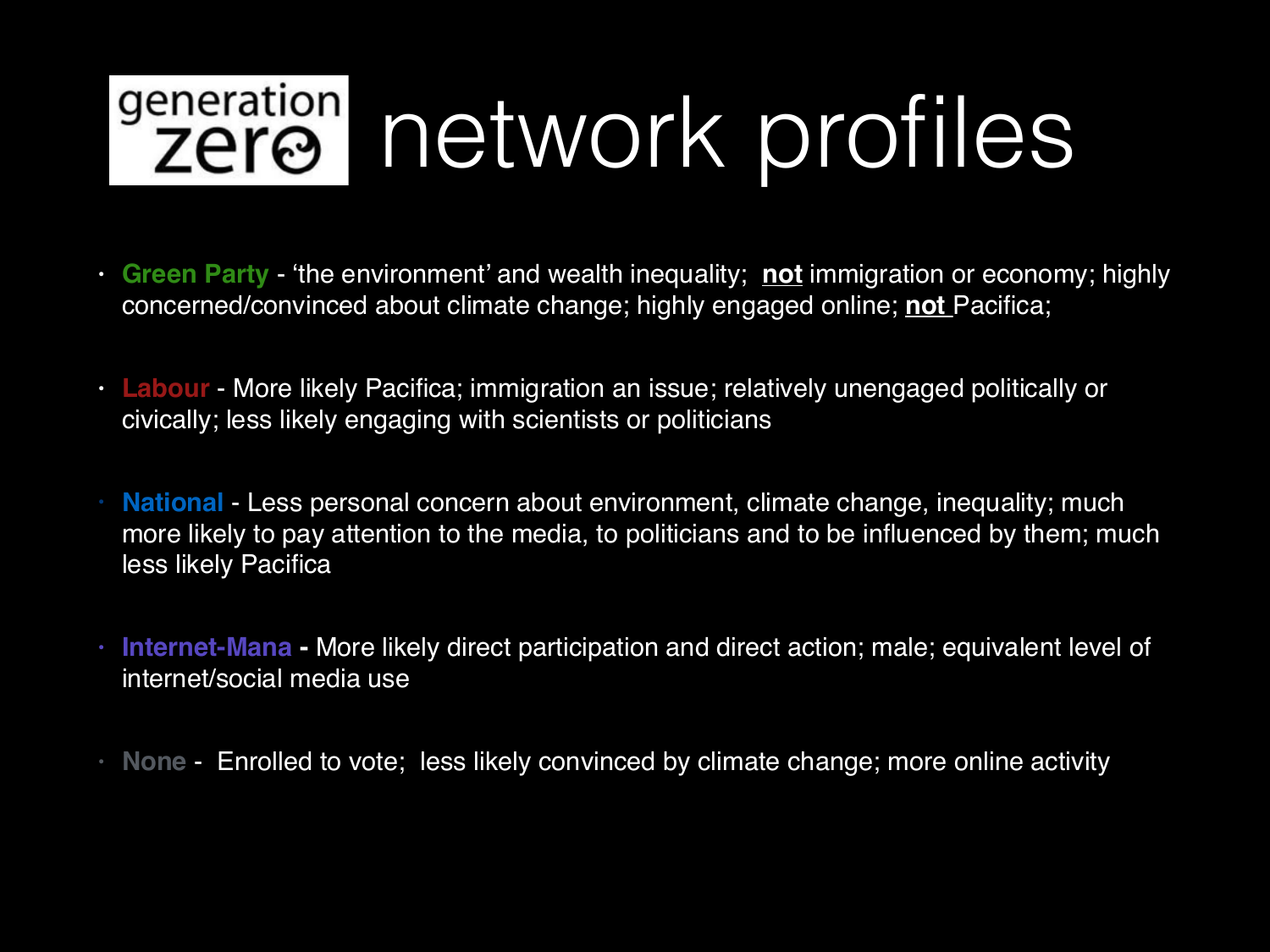# generation<br>Zero<br>
....some recommendations

- Generation Zero appears to offer (young) NZers new ways of 'doing' politics issue-based, values based, digitally mediated, connective…possesses a highly engaged membership across party-political lines. But is 'the political' being redefined?
- For wider engagement & participation beyond a highly engaged, homogenous & activist core, to deepen public engagement with issues of climate politics and communication, and to achieve change in these areas, broadening the appeal of the organisation to diverse membership may be required (beyond urban middle class).
- Multivariate analysis indicates several opportunities for Generation Zero to shape its campaigns and communication towards a more diverse membership, primarily among supporters of centrist political parties.
- Analysis along party lines may not be so relevant given above except for continued centrality of electoral politics - Green Party faces same challenge. How to appeal to more diverse constituency?

A question of political and communicative strategy….